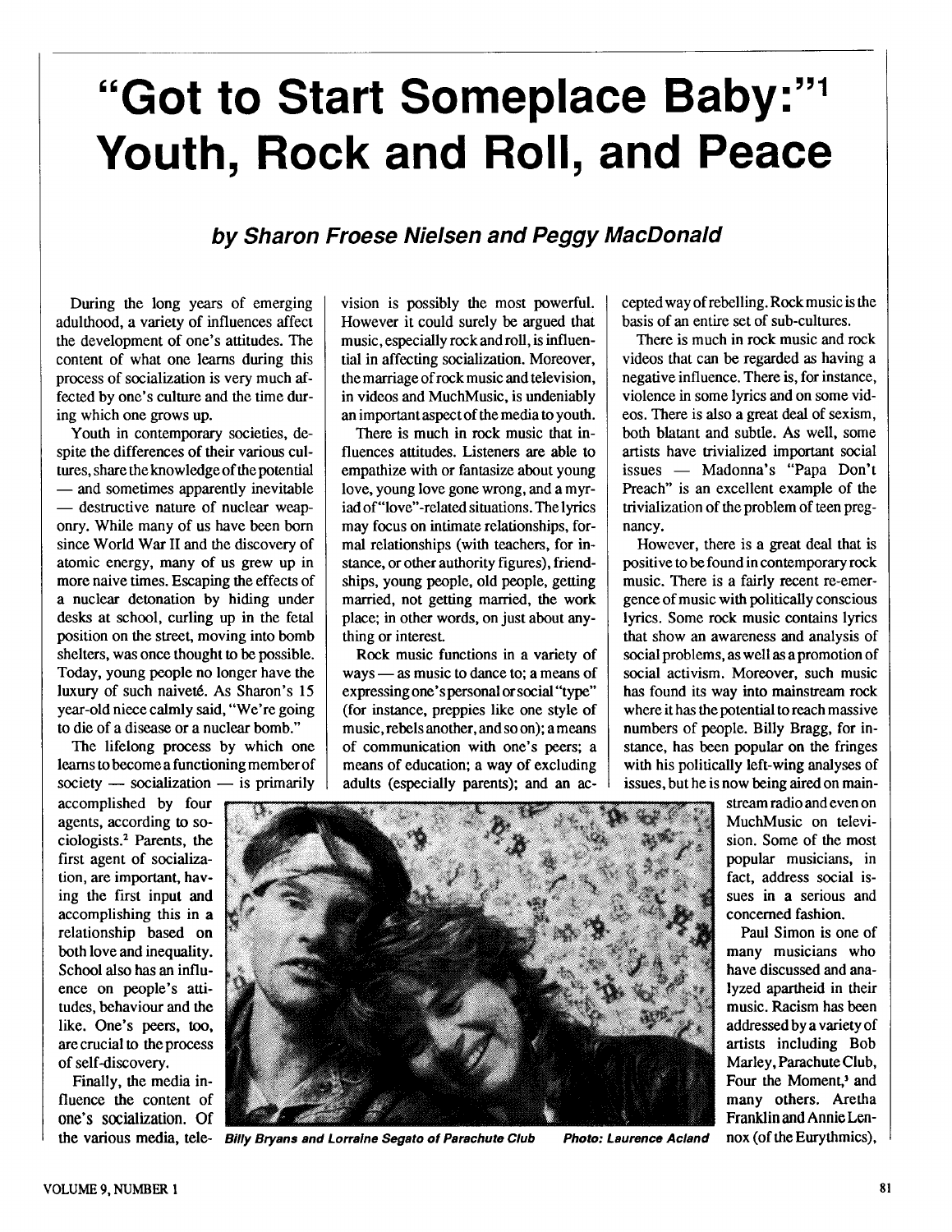with "The Sisters Are Doin' It for Themselves," and Parachute Club (with their rousing "Rise Up") are two of many groups in the mainstream of pop music who have examined sexism. The problems, as well as the joys inherent in being working class have been analyzed by Bruce Springsteen in almost all of his exceedingly popular albums. Springsteen has also discussed such issues as the problems of early marriage due to pregnancy, the sadness of life lived in the past, the joys of driving, working, and so on. The Payolas with Carole Pope do an incredible job of describing contemporary relationships in the song "Never Said I Loved You." The Matt Minglewood band's hit song, "Me and the Boys" recalls the frustration and wonder of growing up, as does Bob Seger's "Night Moves." John Cougar Mellancamp has addressed issues such as poverty in a rich society ("Down and Out in Paradise"), racism in terms of North American indigenous peoples ("Hotdogs and Hamburgers"), and even middle-aged angst ("The Real Life")! Robbie Robertson's "Showdown at Big Sky" on his new album also focuses on racism. Suzanne Vega broke new ground with her popular hit "My Name is Luka," a description of child abuse from the child's perspective.

A great deal of current rock music focuses on the issues of war and peace. There is a broad spectrum of anti-war, pro-peace analyses which may focus on specific confrontations such as those in central America, or on making general anti-war statements, anti-nuclear and anti-nuclear weapons statements. The analyses range from the simplistic, such as Boy George's "War is Stupid," to the elegant and sophisticated, especially U2's *Joshua Tree* album.

Central America is the focus of a great deal of politically aware music. Bruce Cockburn, following his trip to Central America, recorded much on this issue. In fact, his angry song, "If I Had a Rocket Launcher," certainly demonstrates the ability of rock lyrics to startle people into examining social issues. The Clash, too, have focussed on Central America with their album *Sandinista.* 

There have been a variety of artists making anti-war statements. Gino Vanelli's "Time Out" from the *Big Dreams Never Sleep* album is one such example. And Luba, on her *Secrets and*  *Sins* album, discusses the "Storm Before the Calm." Dire Straits' album *Brothers in Arms* is very much anti-war. (Incidentally, this band tended to focus on adult markets but when this album was released, with little fanfare as to the peace and protest content, young people as well as adults bought and loved it). The title song talks about war and soldiering:

*These mist covered mountains Are a home now for me But my home is the lowlands And always will be Someday you'll return to Your valleys and your farms And you'll no longer burn To be brothers in arms.'* 

The song concludes with Dire Straits saying that, "We're fools to make war/On our brothers in arms."<sup>5</sup>

U2's extremely popular album *Joshua Tree* generally has an anti-war message, a message that has been heard on previous albums as well. In "Sunday Bloody Sunday" (which they deliberately premiered in Northern Ireland), U2 says:

*And the battle's just begun, There's many lost, but tell me who has won? The trenches dug within our hearts, And mother's children, brothers, sisters torn apart.6* 

Anti-nuclear messages are also found in much rock music. Nina's "99 Red Balloons," which was extremely popular, discusses the possibility of nuclear war because of a silly accident (mistaking balloons for missiles). Timbuk 3 made an anti-nuclear statement in their hit "My Future's So Bright I've Got to Wear Shades." John Fogerty has taken an antiwar position in his music and his piece, "Eye of the Zombie," makes an anti-nuclear statement. As well, Luba's "Storm Before the Calm" can be interpreted as a discussion of nuclear war. Finally, there is the No Nukes album recorded by a variety discussion of nuclear war. Finally, there is<br>the No Nukes album recorded by a variety<br>of artists — Musicians United for Safe<br>Fragme (MUSE) — in a garies of banefit the No Nukes album recorded by a variety<br>of artists — Musicians United for Safe<br>Energy (MUSE) — in a series of benefit concerts in 1979. The focus of the group of musicians is a non-nuclear future. Such popular artists as The Doobie Brothers, Jackson Browne, Crosby, Stills and Nash, James Taylor, Bruce Springsteen, Tom Petty and many others contributed.

It is interesting that many 'mature' artists are making such anti-nuclear statements. While U2 can be seen as avant garde and focussing on youth, other artists who are more established over the longterm are again socially active. Perhaps this re-awakening of groups who have for years done traditional rock music has to do with their becoming parents and, as a result, wanting to do something, reacting as other parents do. For whatever reasons, political content in rock music is socially acceptable now.

While there is much rock music that makes anti-nuclear or anti-war statements, there is much, too, that makes propeace statements. Years ago, of course, John Lennon recorded "Imagine." Currently, many popular artists are actively pro-peace. Sting, for instance, recorded the song "Russians" on the *Dream of the Blue Turtles* album. It points out that both Russians and Americans have children and love them, so we should look after our planet and not engage in war. A similar sentiment is expressed in "Ordinary People" by the Box. Parachute Club has a broad vision of peace, linking it to the eradication of homophobia, racism and sexism.

Finally, rock music has been used by the artists themselves for positive social change. There have been a variety of concerts and albums with specific themes to benefit particular groups of people. This is one very positive aspect of rock music - focussing it to do good in a large arena. A series of concerts and recordings focussed on Ethiopian famine relief; Bob Geldof was instrumental in instigating the efforts. *Band Aid,* a group of predominantly European artists, released "Do They Know It's Christmas" in 1984. This was followed rapidly by groups of Ameri-They Know It's Christmas" in 1984. This<br>was followed rapidly by groups of Ameri-<br>can artists --- *USA for Africa*'s "We Are<br>the Werld" and Conodian artists was followed rapidly by groups of American artists  $- USA$  for Africa's "We Are<br>the World"  $-$  and Canadian artists  $-$ <br>Next have Lights', "Tears, Are Not *Northern Lights'* "Tears Are Not Enough." A "Live Aid" concert was subsequently held simultaneously in London, England and Philadelphia.

Other social issues have been addressed and aided in this way. A *Very Special Christmas* album was released this year to aid the Special Olympics. AIDS research was assisted with the release of "That's What Friends Are For." The "Conspiracy of Hope" tour was a benefit for Amnesty International and featured such big name artists as Bryan